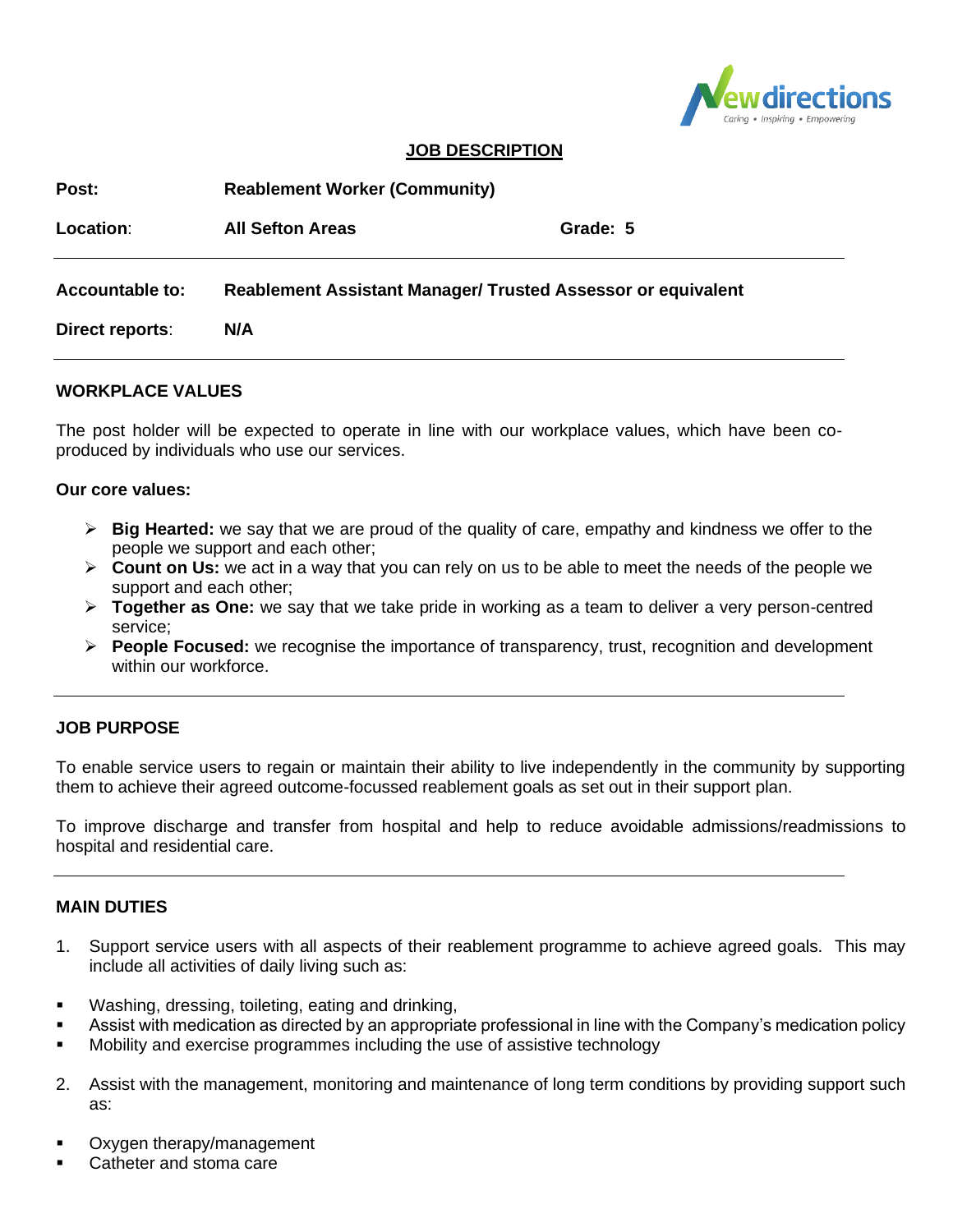- Assisting with prostheses
- Peg-feeding
- 3. Monitor and review the progress of service users against their outcome based support plan and accurately record the person's progress and achievements.
- 4. Report any areas of concern or significant changes in the health, social or environmental circumstances of service users to the management team, including any need for additional support needed to help them to achieve their goals.
- 5. Provide input into the Interim and Final Review undertaken by the Assistant Reablement Manager and fully participate in service user related meetings as required.
- 6. Contribute to Risk Assessments in order to promote the safety and wellbeing of the service users and staff in line with relevant guidelines and Company policies.
- 7. Complete and maintain all work records (including electronic or paper based processes, case notes, medication charts, progress charts, support plans, timesheets) in a timely and accurate manner.
- 8. Work closely with families/carers and other agencies to promote and support service users to regain and/or maintain independent living skills and daily living activities.
- 9. As appropriate, signpost families/carers and/or the service user to other agencies to ensure they have the opportunity to access their community and maximise long term independence..
- 10. Respect the service user's diversity, choice, privacy and dignity and maintain service user confidentiality at all times.
- 11. Attend meetings as directed such as supervision, team meetings, performance review, employee briefings, etc.

# **SPECIAL CONDITIONS**

The Reablement Service is operational 365 days a year, including weekends, public holidays, statutory days and concessionary days. Hours of work will be based on the needs of service and in accordance with the flexible working agreement.

Split shifts and lone working will apply.

Must be able to fulfil the travel requirements for this post.

# **TRAINING AND DEVELOPMENT**

A commitment to personal development and skills acquisition is essential to ensure the team can deliver a modern person centred quality service.

All mandatory training must be completed.

# **OTHER**

There is an expectation placed on all employees to achieve the appropriate level of vocational qualification at the first possible opportunity.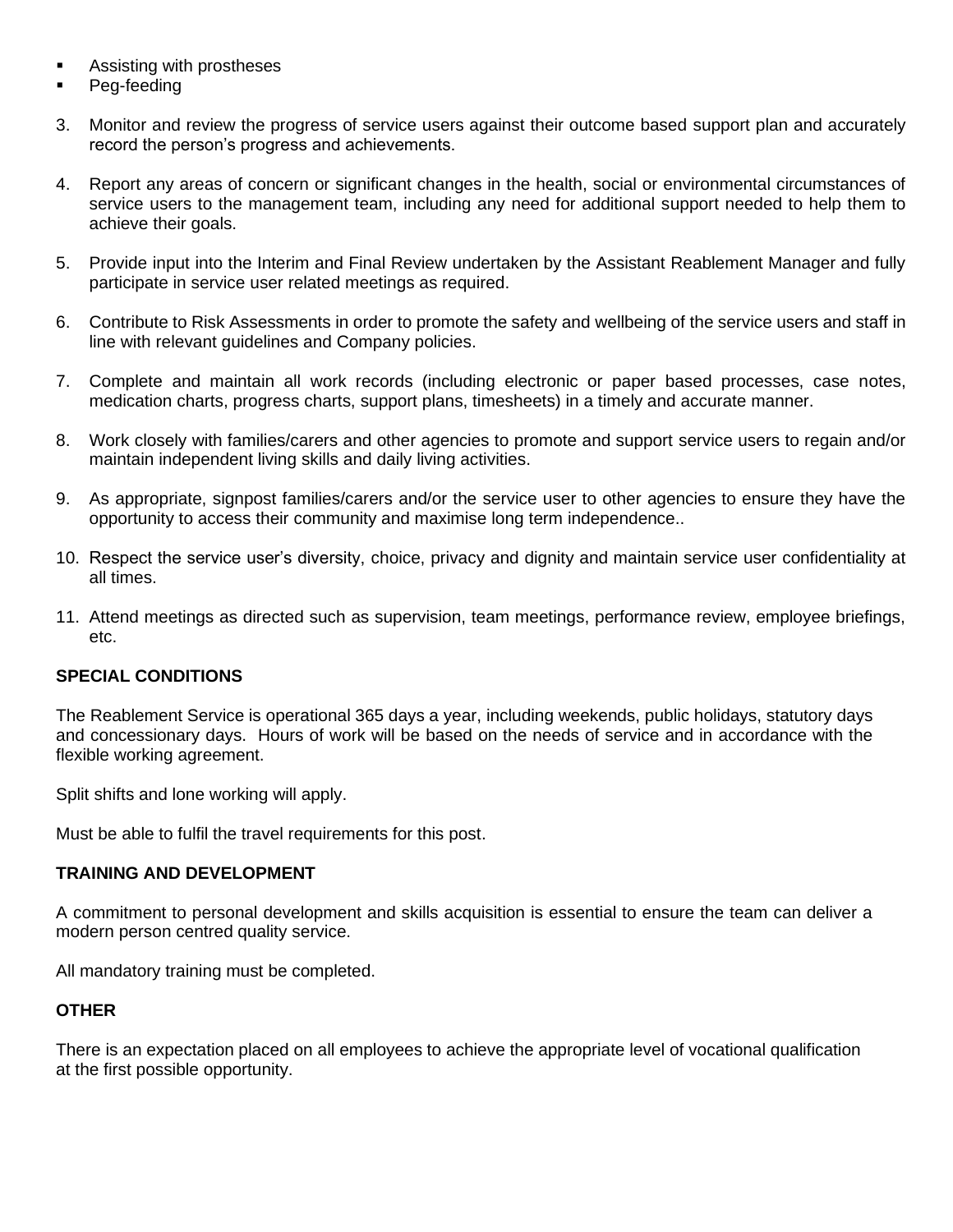### **GENERAL**

The post holder will be expected to work flexibly and the exact nature of the duties described above is subject to periodic review and is liable to change. In particular the post holder will be self-motivated and will effectively prioritise activity to achieve the maximum benefit.

This job description is a representative document. Other reasonably similar duties may be allocated from time to time commensurate with the general character of the post and its grading.

All employees are responsible for the implementation of the Health & Safety Policy as far as it affects them, colleagues and others who may be affected by their work. The post holder is also expected to monitor the effectiveness of the health and safety arrangements and systems to ensure appropriate improvements are made where necessary.

The organisation has an approved equality and diversity policy in employment and copies are freely available to all employees. The post holder will be expected to comply, observe and promote the equality and diversity policies of the organisation.

Due to the nature of the post, the individual will be required to undertake any checks as required under Safeguarding and/or relevant employment legislation.

Since confidential information is involved with the duties of this post, the post holder will be required to exercise discretion at all times and to observe relevant codes of conduct, codes of practice and legislation in relation to the General Data Protection Regulations.

Undertake and participate in training, coaching and development activities as appropriate.

An Enhanced DBS Check is required.

**Date:** November 2021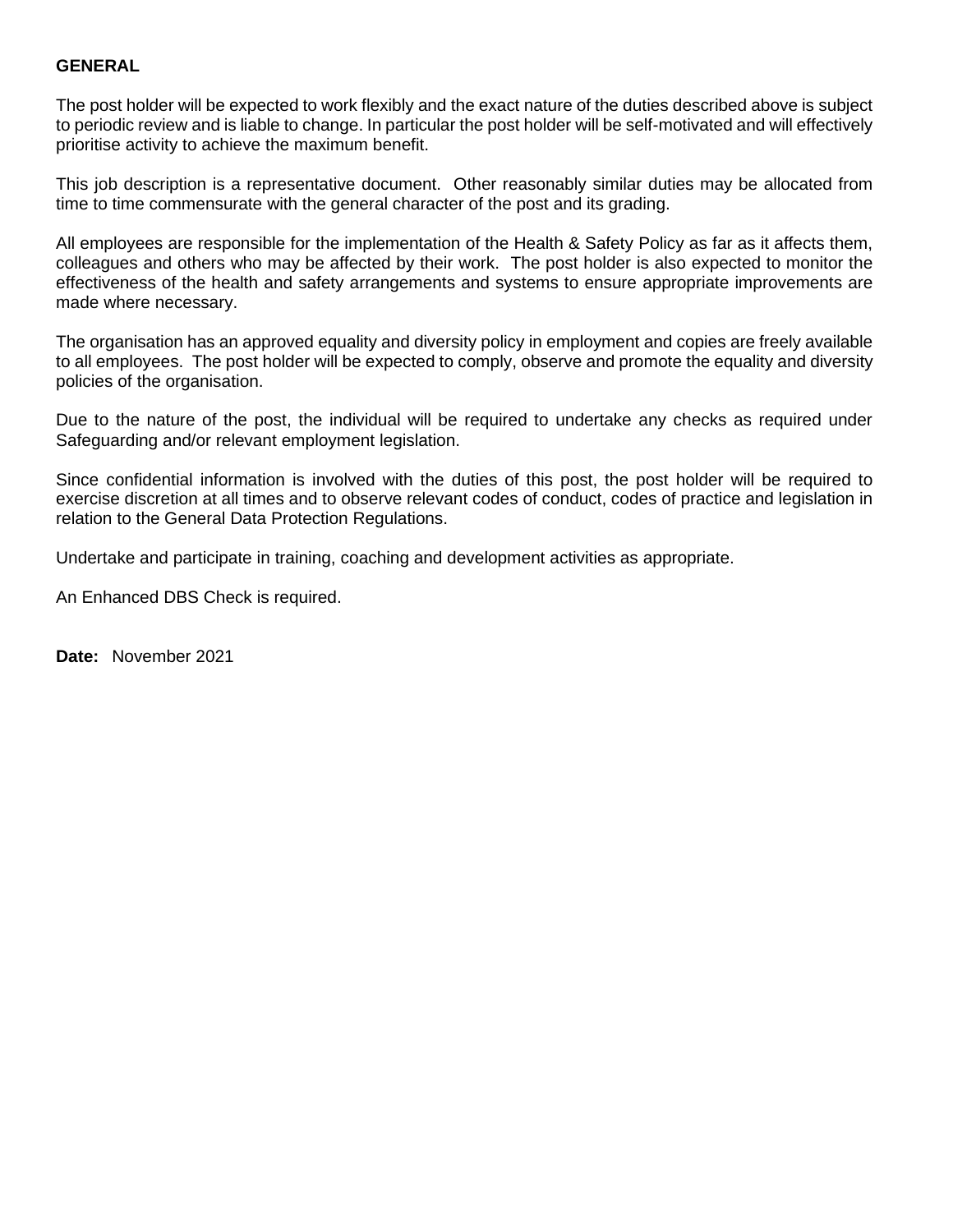| <b>Jobholder Requirements</b><br><b>Reablement Worker (Community)</b>                                         | <b>Essential</b> | <b>Desirable</b> |
|---------------------------------------------------------------------------------------------------------------|------------------|------------------|
| <b>Qualification/Training</b><br>Diploma Level 2 Diploma in Health & Social Care or equivalent                |                  | ✓                |
| <b>Experience &amp; Knowledge</b><br>Experience in a caring role or a passion for starting a career in care   | ✓                |                  |
| Experience of working within a home environment (reablement/domiciliary)                                      |                  | ✓                |
| Experience of implementing an outcome focused support plan to help people reach<br>their goals                |                  | ✓                |
| Awareness of health & safety and risk within the home environment                                             |                  | ✓                |
| Awareness of CQC Essential Standards                                                                          |                  | ✓                |
| Awareness of assistive technology and how it supports service users                                           |                  | ✓                |
| Understanding of long term medical conditions, for example, diabetes                                          |                  | ✓                |
| <b>Skills/Attributes</b><br>Able to follow a designated work programme                                        | ✓                |                  |
| Able to communicate well with service users, their carers/relatives and other<br>professionals                | ✓                |                  |
| Able to record information and have an acceptable level of literacy and numeracy<br>appropriate for this role |                  |                  |
| Able to motivate others to achieve their goals                                                                |                  |                  |
| Able to use multi-media including SMART mobile phone, laptop PC, tablet                                       |                  | $\checkmark$     |
| <b>Aptitude</b><br>Confident, professional and caring approach                                                |                  |                  |
| Able to remain calm under pressure                                                                            |                  |                  |
| Reliable and punctual                                                                                         |                  |                  |
| Able to work flexibility, independently or as part of a team and take<br>decisions when appropriate           |                  |                  |
| Positive and enthusiastic approach to work                                                                    |                  |                  |
| Tactful and diplomatic approach to others                                                                     |                  |                  |
| Willingness to learn new skills                                                                               |                  |                  |
| Receptive to change                                                                                           |                  |                  |
| Commitment to continuous personal and professional development                                                |                  |                  |